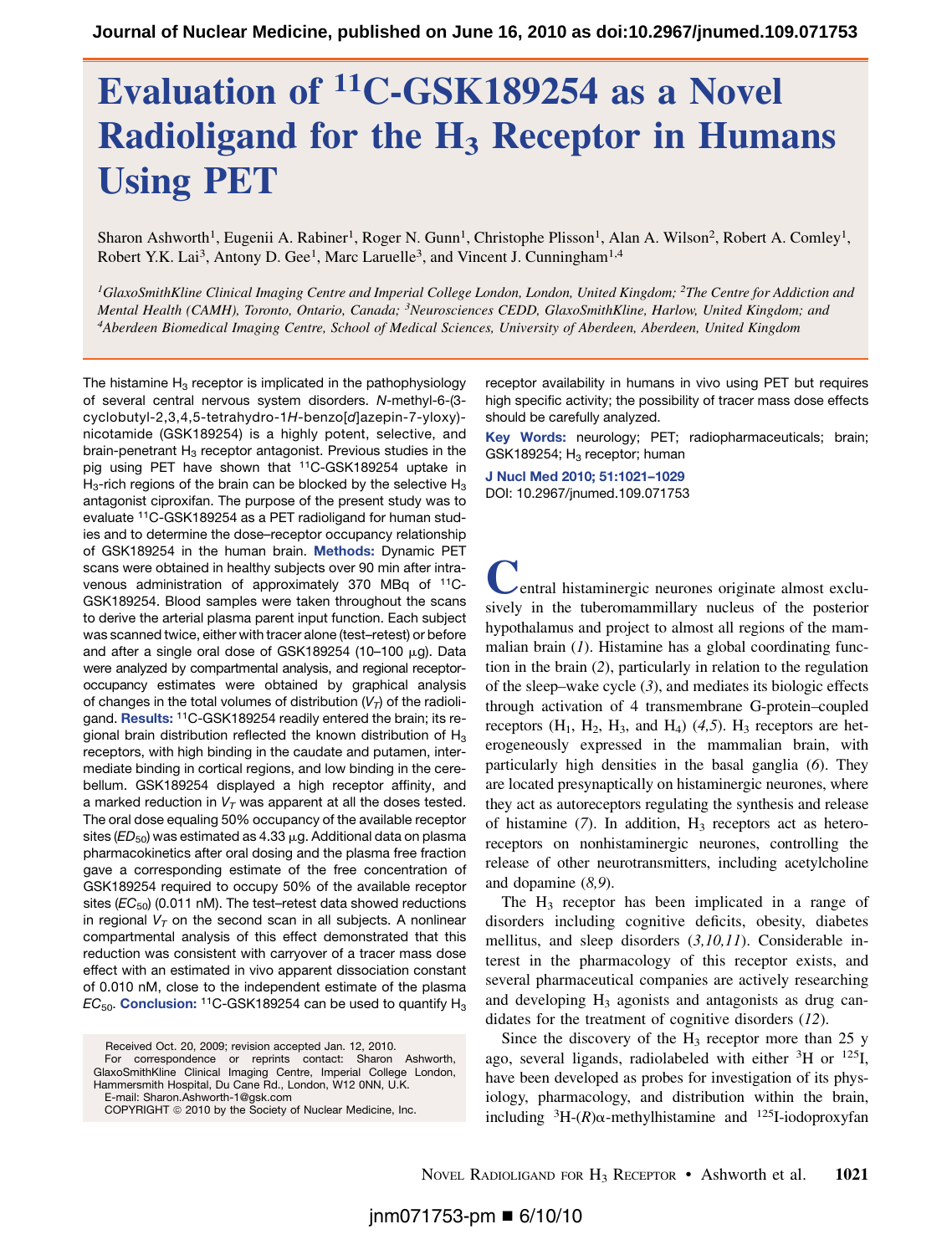$(13-15)$ . Until recently, there has been a lack of suitable radioligands for imaging of the  $H_3$  receptor in vivo in the central nervous system of humans using PET. A few compounds previously investigated as potential radioligands for PET include the iodoproxyfan analog <sup>18</sup>F-fluoroproxyfan (16) and the thioperamide analog  $^{18}$ F-VUF5000 (17). Although 18F-fluoroproxyfan may still prove to be potentially useful to the imaging of  $H_3$  receptors in the human brain, other compounds, including 18F-VUF5000, do not show the appropriate characteristics necessary for successful imaging agents.  $^{18}$ F-VUF5000, for instance, shows a lack of brain penetration.

Hamill et al.  $(18)$  have described 2 new H<sub>3</sub> inverse agonist PET radioligands that look promising for imaging and quantifying  $H_3$  receptors. In addition, Plisson et al. (19) have described the radiosynthesis and preclinical evaluation of 11C-N-methyl-6-(3-cyclobutyl-2,3,4,5-tetrahydro-1Hbenzo $[d]$ azepin-7-yloxy)-nicotamide (<sup>11</sup>C-GSK189254) as a novel PET radioligand for the  $H_3$  receptor. GSK189254 is a novel, highly potent, selective, and brain-penetrant  $H_3$  receptor antagonist, with high affinity for both human and rat  $H_3$  receptors ( $-\log(10)$  Ki, where Ki is the inhibition constant, 9.59–9.90 and 8.51–9.17, respectively) (20). Previous studies in the pig have shown that  ${}^{11}$ C-GSK189254 is brain-penetrant, has suitable kinetics for quantification, and demonstrates uptake (which can be blocked by the  $H_3$ antagonist ciproxifan) in  $H_3$ -rich regions of the brain.

Here we describe the evaluation of <sup>11</sup>C-GSK189254 in the human brain using PET. Healthy volunteers underwent 2 scans, either under test–retest conditions or before and after an oral dose of GSK189254 (10–100  $\mu$ g), to assess specific binding of  $11C-GSK189254$  and determine the dose-H<sub>3</sub> receptor occupancy relationship of GSK189254 in the human brain.

## MATERIALS AND METHODS

The study was performed at the Centre for Addiction and Mental Health, Toronto, on behalf of GlaxoSmithKline.

#### **Radiochemistry**

6-[(3-cyclobutyl-2,3,4,5-tetrahydro-1H-3-benzo[d]azepin-7 yl)oxy]-3-nicotamide (GSK185071B) and GSK189254 were synthesized at GlaxoSmithKline. 11C-GSK189254 was prepared by 11C-methylation of the carboxamide precursor GSK185071B with  $11C$ -iodomethane (21) inside a high-performance liquid chromatography (HPLC) sample loop using the previously described loop method (22). Briefly, the normethyl precursor (0.5 mg) was dissolved in a mixture of dimethylformamide  $(80 \mu L)$  and aqueous potassium hydroxide  $(2N, 2 \mu L)$  and reacted on the loop with trapped <sup>11</sup>C-iodomethane for 4 min at room temperature. After purification by HPLC (250  $\times$  10 mm; 20/80 acetonitrile/ 0.1N ammonium formate, pH 4; 7 mL/min) (Luna C18; Phenomenex) and formulation in buffered saline,  $^{11}$ C-GSK189254 was obtained with  $15\% - 20\%$  radiochemical yield (uncorrected for decay, from  ${}^{11}C-CO_2$ ) at 27 min after the end of bombardment.

#### Study Subjects

Data from 21 healthy volunteers (16 men and 5 women) with a mean age of 43 y (range, 35–67 y) are reported for this study. Each subject underwent a physical examination, including a 12-lead electrocardiogram, vital-sign assessment, and blood analyses for substances of abuse. Each subject provided written informed consent, and the study was approved by the local research ethics board and Health Canada. On each day of PET, the subjects were cannulated in the forearm or antecubital vein for tracer administration and in the contralateral radial artery for blood sampling.

#### PET with <sup>11</sup>C-GSK189254

Each subject was scanned twice on a Biograph HiRez XVI PET camera system (Siemens Molecular Imaging), the performance characteristics of which are described by Brambilla et al. (23). On each scanning occasion, a scout view was acquired for the accurate positioning of the subject, followed by a low-dose (effective dose, 0.2 mSv) CT scan. A 511-keV attenuation image was generated from this CT image, which was then forwardprojected to generate the attenuation correction for the emission PET sinograms. After the transmission scan, a 32-bit, list-mode 90 min emission scan was acquired.  ${}^{11}$ C-GSK189254 (247–433 MBq) was administered by intravenous bolus injection via a cannula. The specific activity at the time of injection was  $18.0-79.5$  GBq/ $\mu$ mol. Because GSK189254 has a molecular weight of 351.5, the mass dose associated with these injections was  $1.63-4.82$   $\mu$ g. The emission list-mode data were rebinned into a series of 3-dimensional sinograms (span, 11; ring difference, 27). Frames were defined as  $1 \times$  background frame (start of scan to time of injection,  $\sim$ 1 min), 8 × 15 s, 3 × 60 s, 5 × 120 s, 5 × 300 s, and 5 × 600 s. For each 3-dimensional sinogram, the data were normalized, and attenuation and scatter were corrected before Fourier rebinning was applied to convert the 3-dimensional sinograms into 2-dimensional sinograms. The 2-dimensional sinograms were then reconstructed into image space using a 2-dimensional filtered backprojection algorithm, with a ramp filter at a Nyquist cutoff frequency. After reconstruction, a gaussian filter (5 mm full width at half maximum) and calibration factor were applied.

Six of the subjects underwent 2 baseline scans (test–retest), with approximately 2 h between scan starts. Fifteen subjects received 1 baseline scan and an oral dose of GSK189254 (10–100  $\mu$ g) at either 4 or 24 h before a second PET scan. Subjects also underwent 3-dimensional volumetric MRI using a fast spoiled gradient-recalled echo sequence acquired in the axial plane, to provide an anatomic image for coregistration with their PET data. MRI scans were obtained using a Signa Excite HD 1.5-T scanner system (GE Healthcare).

# Blood Sampling and Metabolite Analysis

Arterial blood samples were collected continuously at a rate of 5 mL/min during the first 10 min after <sup>11</sup>C-GSK189254 administration. Further discrete samples were collected throughout each PET scan for measurement of the whole-blood radioactivity, plasma radioactivity, and parent fraction. For radiolabeled metabolite analyses, HPLC was performed by minor modifications of the method described by Hilton et al. (24). Briefly, plasma samples (4, 7, 10, 15, 30, 45, 60, and 75 min after <sup>11</sup>C-GSK189254 administration) were loaded onto a 5-mL HPLC injector loop (Valco) and injected onto a small capture column (4.6  $\times$  20 mm) packed in-house with OASIS HLB (30  $\mu$ m; Waters Corp.). The capture column was eluted with 1% aqueous acetonitrile (2 mL/min) for 3–4 min and then backflushed (25% acetonitrile/75%  $H_2O + 0.1N$  ammonium formate, pH 4, 2 mL/ min) onto a 10-µm Luna C18 column (250  $\times$  4.6 mm; Phenomenex). Both column effluents were monitored through a flow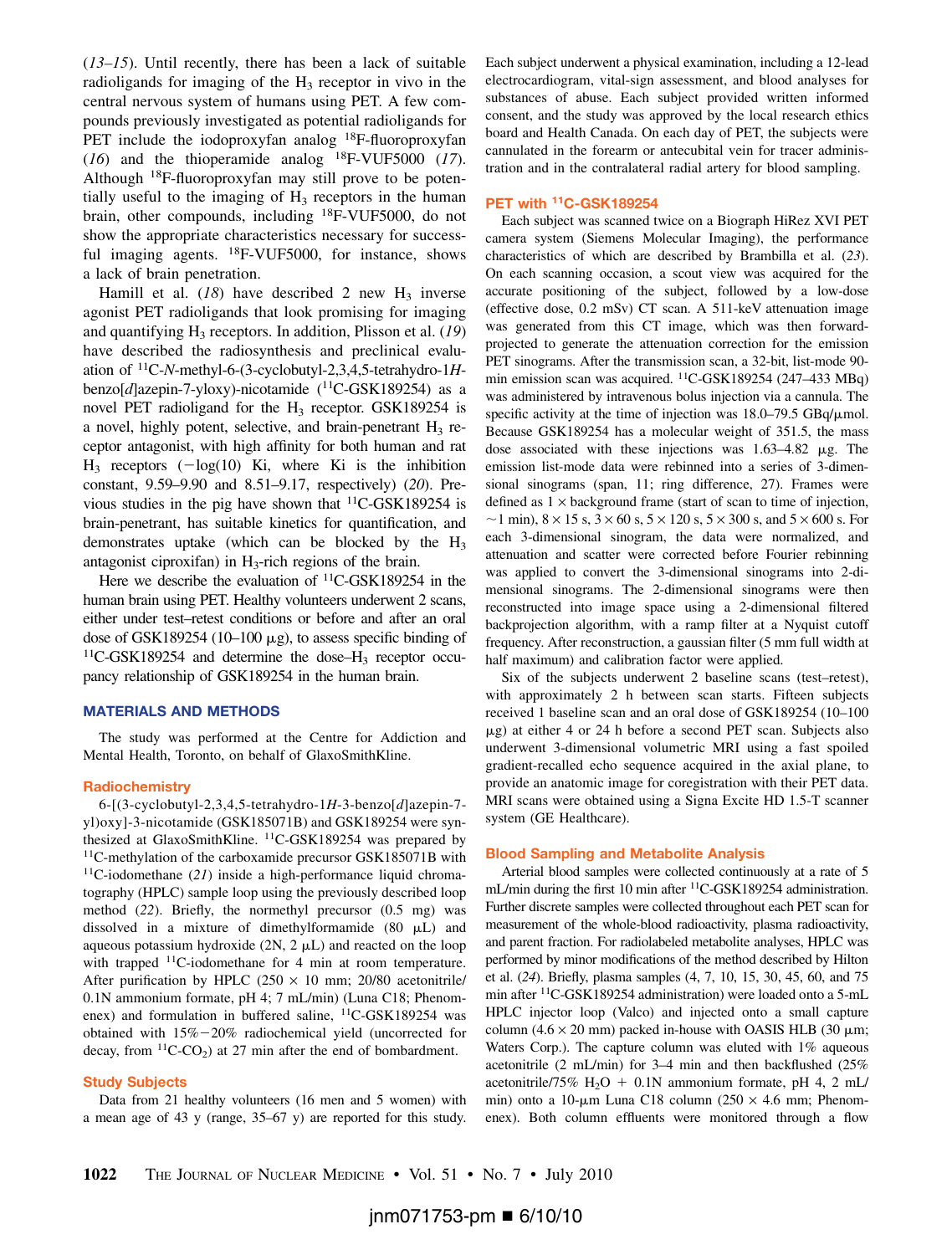detector (Flow-Count; Bioscan) operated in coincidence mode. All radioactivity data were corrected for physical decay and integrated using a personal computer. The recovery of radioactivity in the HPLC system was greater than 97% in all cases.

#### Kinetic Analysis of PET Data

A metabolite-corrected plasma input function was generated from the blood and plasma time–activity profiles and metabolite data. For each subject, regions of interest (ROIs) (cerebellum, insula cortex, anterior cingulate cortex, frontal cortex, parietal cortex, occipital cortex, caudate, putamen, hippocampus, amygdala, and thalamus) were defined on the MR image for that subject using a region template (25). The MR image was coregistered to each PET image for that subject using SPM2 (26). The ROIs were subsequently applied to the dynamic PET data to generate tissue time–activity curves. For presentation purposes, tissue radioactivity concentrations were normalized for the radioactive dose injected and for the subject's body mass, giving standardized uptake values ([kBq/mL of tissue]/[kBq/g of body mass]). Data are presented as mean  $\pm$  SD.

A 2-tissue-compartment model was applied to the plasma and tissue data, with rate constants  $K_1$  and  $k_2$  describing the exchange of tracer between plasma and tissue and rate constants  $k_3$  and  $k_4$ describing the exchange of tracer between the 2 tissue compartments. High initial estimates of  $K_1$  indicated that there were significant dispersion effects in the measured blood activity, attributable to the length of the sampling cannula  $(\sim 1.25 \text{ m})$ . Delay and dispersion terms were therefore incorporated in the model (Appendix). Because of the slow kinetics and correspondingly high estimates of the total volumes of distribution  $(V_T)$  for this radioligand, it was also necessary to apply constraints to the model using a shared-parameter approach. Thus, individual estimates of  $K_1$  and  $k_3$  were obtained for each ROI, whereas estimates of the  $K_1/k_2$  ratio and  $k_4$  were obtained globally across all ROIs for each scan (Appendix). Time stability was analyzed by sequentially examining datasets with decreasing scan durations, allowing for an assessment of what scanning duration was required to obtain a stable estimate of the  $V_T$  in each region. Results are expressed in terms of the  $V_T$  (the equilibrium partition coefficient between tissue and plasma,  $V_T = K_1/k_2(1 + k_3/k_4)$  for each ROI (27).

Because there was no suitable reference region within the brain to quantify free plus nonspecific binding  $(V_{ND})$  (27), estimates of fractional occupancy  $(Occ)$  and  $V_{ND}$  for each subject were obtained by graphical analysis according to the occupancy plot described by Equation 1.

$$
V_T^{Base} - V_T^{Drug} = Occ(V_T^{Base} - V_{ND}), \tEq. 1
$$

where  $V_T^{Base}$  and  $V_T^{Drug}$  are the  $V_T$ s across all regions obtained at baseline and after drug administration, respectively (28).

Estimates of the oral dose of GSK189254 required for 50% occupancy of the available receptor sites  $(ED_{50})$  were obtained by fitting an  $E_{max}$  model (Eq. 2) to a plot of fractional occupancy versus oral dose (D) across all subjects.

$$
Occ = (E_{max}.\times D)/(ED_{50}+D),
$$
 Eq. 2

where  $E_{max}$  is the apparent maximal attainable occupancy.

Data were also available from a previous pharmacokinetic study of the concentration of the cold drug in plasma after oral

administration, together with an estimate of the free fraction of the drug in plasma. These data were used to convert the  $ED_{50}$  to the equivalent free concentration of GSK189254 required to occupy 50% of the available receptor sites  $(EC_{50})$ , assuming passive transport of GSK189254 across the blood–brain barrier.

After the estimation of the  $EC_{50}$ , the test–retest data were analyzed further to investigate the possibility of the mass dose associated with the tracer injection affecting occupancy measurements. In brief, regional data from corresponding test and retest scans were fitted in sequence to a parallel 2-tissue-compartment model, with equations describing the time courses of radioactivity in nondisplaceable and specifically bound compartments together with the concentration time courses of cold drug in the 2 compartments (Appendix).

## RESULTS

Representative images from the baseline scans are shown in Figure 1. After intravenous administration of  $^{11}C$ - [Fig. 1] GSK189254, radioactivity readily entered the brain, accumulating in each ROI including the cerebellum. The distribution was heterogeneous, with highest concentrations in the caudate and putamen. Representative time–activity curves from a baseline scan are shown in Figure 2, together  $[Fig. 2]$ with a corresponding plasma parent input function. The parent fraction of <sup>11</sup>C-GSK189254 in plasma was 86%  $\pm$ 5% after 75 min. The kinetics of the uptake of  $^{11}$ C-GSK189254 in the brain were slow in that there was no obvious washout phase in the regional time–activity curves within the time frame of the baseline scans. Attempts to fit compartmental models to high-binding individual regions alone frequently gave unrealistic estimates of  $V<sub>T</sub>$  because of large errors in the off-rate constant  $(k_4)$ . Fits were therefore obtained by simultaneous analysis of all regions, applying the constraints described in the ''Materials and Methods'' section, with global estimates of the  $K_1/k_2$  ratio,  $k_4$ , and dispersion rate constant  $(k_{disp})$  for each scan.

Test–retest results are shown in Table 1. In each region  $[Table 1]$ studied, there was a significant reduction in  $V_T$  in the second scan relative to the first. The significance of this observation will be commented on later.

Figures 1 and 2 show the reduction in the overall brain uptake of  $^{11}$ C-GSK189254 after oral administration of GSK189254. A marked reduction in  $V_T$  was apparent at all the doses tested, even doses as low as 10  $\mu$ g (Table 2). [Table 2] This effect was seen in all regions, including the cerebellum, which was therefore unsuitable for use as a reference region devoid of specific binding.

The overall estimate of  $k_{disp}$  was 0.025  $\pm$  0.016 s<sup>-1</sup>. Simulations (results not shown) demonstrated a negligible propagation of error from  $k_{disp}$  to  $V_T$ .

The effects of scan length on the stability of estimates of  $V_T$  are illustrated in Figure 3. There was no apparent bias in [Fig. 3] low-, intermediate-, or high-binding regions, but as expected for this slow ligand the increase in variance was more marked in high-binding regions, indicating a need for maximal scanning times.

 $jmm071753$ -pm ■ 6/10/10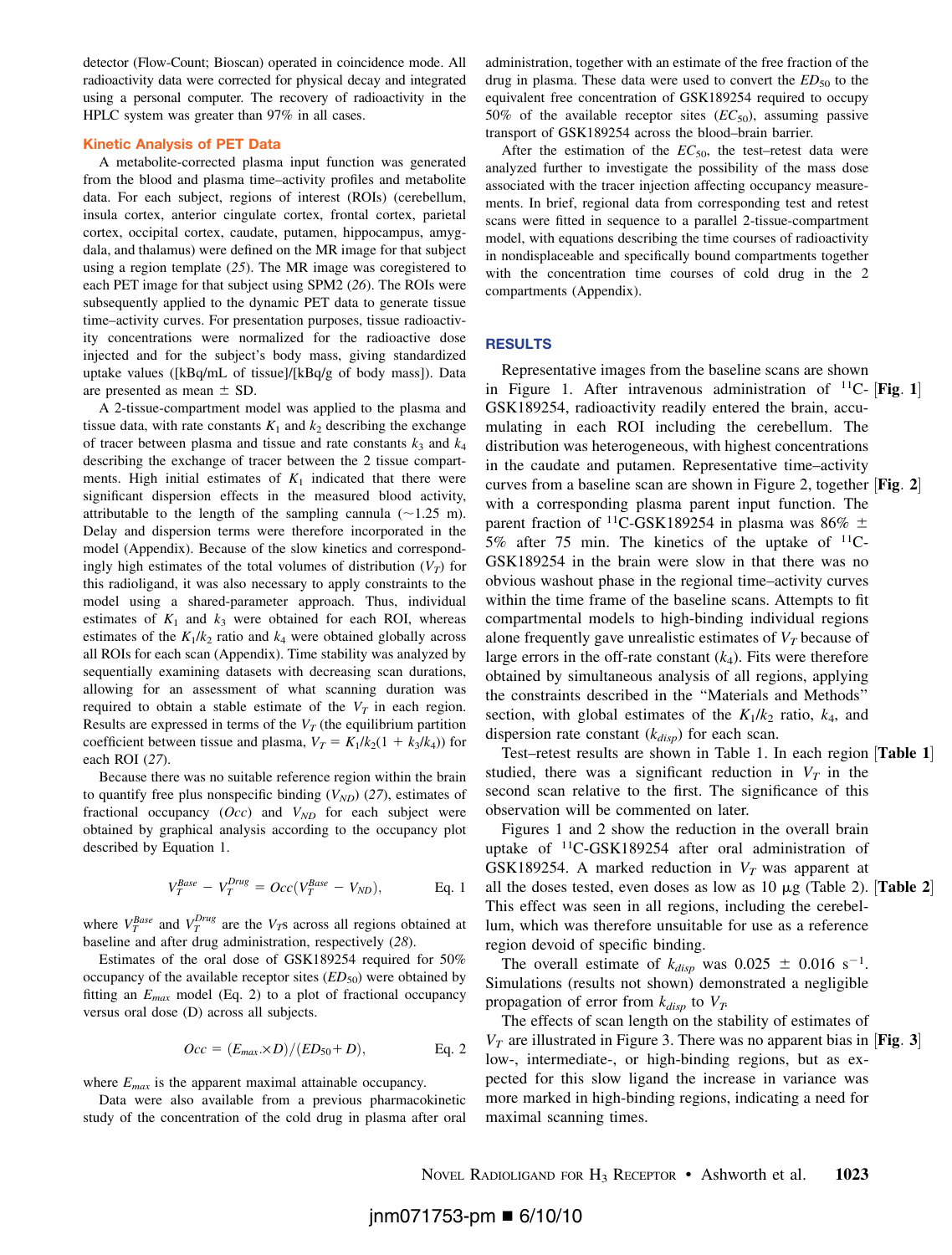

RGB

FIGURE 1. Representative PET images after <sup>11</sup>C-GSK189254 administration to a healthy human subject before (top) and 4 h after (middle) a  $50-\mu g$  oral dose of GSK189254. Mean standardized uptake value images over 0–90 min are shown with structural MR image for same subject (bottom).

The estimate of the  $K_1/k_2$  ratio for the scans reported in Table 2 was  $4.4 \pm 3.4$ . However, because this estimate is not a stable macroparameter (29) in the absence of a suitable reference region, estimates of receptor occupancy and  $V_{ND}$  were therefore obtained from occupancy plots as described in the ''Materials and Methods'' section.

- $[Fig. 4]$  Figure 4 shows occupancy plots for each subject who received GSK189254 at 4 h before the second scan. Occupancies were high across all doses including the lowest oral dose of  $10 \mu$ g. High occupancies were also seen 24 h after an oral dose of 25  $\mu$ g (67.6  $\pm$  12.2, n = 5), consistent with the persistence of the drug in the systemic circulation. The overall estimate of  $V_{ND}$  was 10.54  $\pm$  1.78.
- The relationship between dosage and receptor occupancy [Fig. 5] at 4 h for GSK189254 is shown in Figure 5. A least-squares fit of Equation 2 to these data gave an estimate of  $ED_{50}$  =  $0.055 \pm 0.014$  µg/kg of body weight. The mean body weight of these subjects was 79.4 kg, corresponding to an oral dose  $ED_{50}$  of 4.33 µg per subject. In-house data were available on the plasma concentration time course of GSK189254 in human volunteers after a range of oral doses from  $25$  to  $500 \mu g$  per subject. These data were normalized to the  $ED_{50}$ , assuming linearity, giving a mean plasma concentration over the scanning period (4–5.5 h) of 0.031 nM. A 0.36 value for the plasma free fraction  $(f_P)$  (inhouse data) gives an  $EC_{50}$  of 0.011 nM.

This observation of high occupancies at low oral doses suggested that a decrease in  $V_T$  in retest data relative to test data could be due to a tracer mass dose effect with carryover from the test to the retest scan, even at the low mass doses ( $\leq$ 5  $\mu$ g) associated with the injection of <sup>11</sup>C-GSK189254. The test–retest data were therefore reanalyzed using a model taking account of this carryover, formulated in terms of a regional binding capacity  $(B_{max})$  and apparent dissociation constant  $(K_D)$  with occupancy of receptor sites varying over time (Appendix). Although the test–retest part of the study was clearly not originally designed as a saturation experiment, it was nonetheless possible in this way to obtain an independent estimate of the  $K_D$  by simultaneously fitting multiple regions across the test and retest scans. Satisfactory fits were obtained in 5 of 6



FIGURE 2. Typical time–activity curves from 1 subject and corresponding plasma input functions after intravenous administration of 11C-GSK189254 at baseline (A) and 4 h after 100  $\mu$ g of GSK189254 (B), together with corresponding best fits.  $SUV =$  standardized uptake value.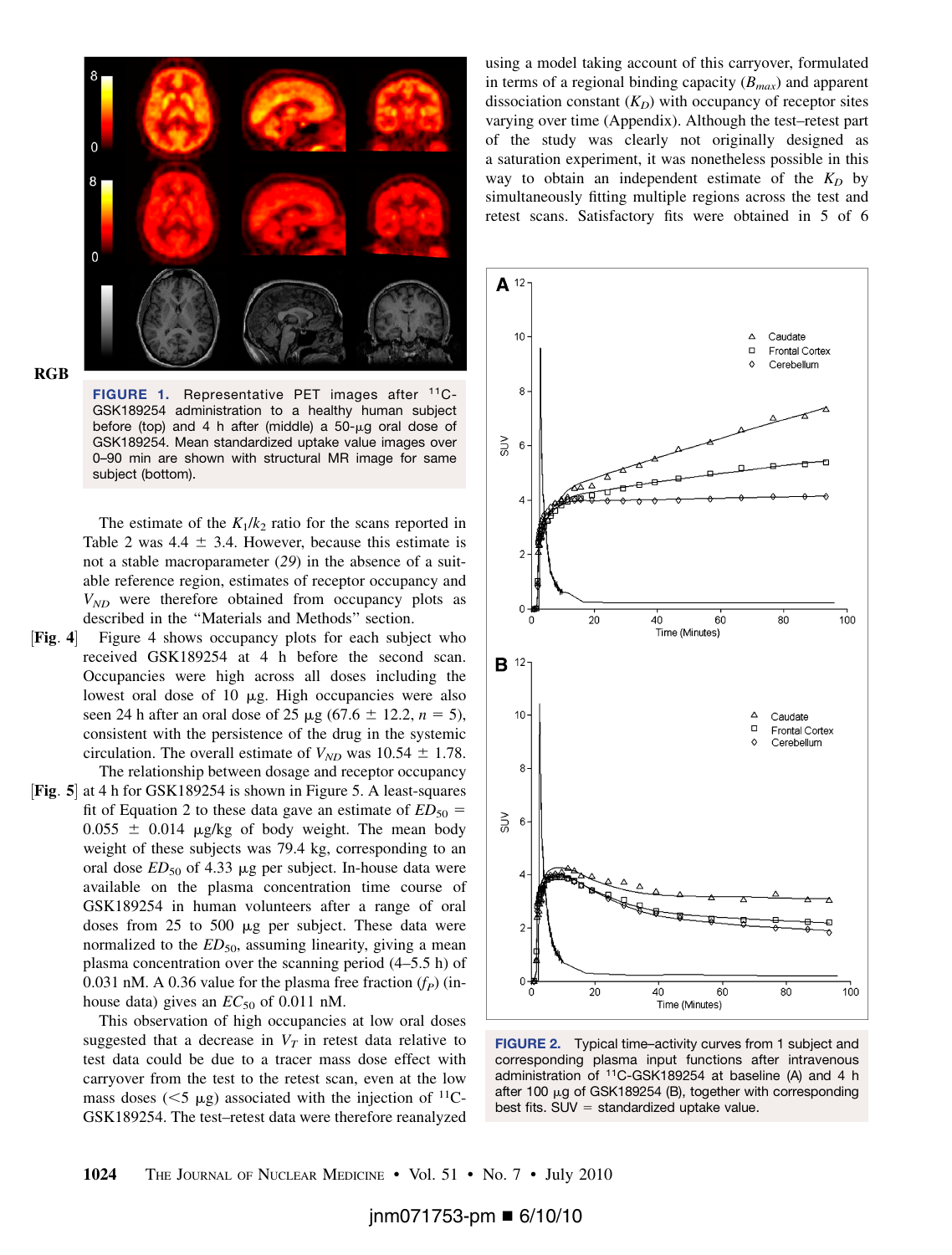| <b>TABLE 1.</b> Estimates of $VT$ for Brain ROIs from<br><b>Test-Retest Scans</b> |                 |                             |  |  |  |  |  |
|-----------------------------------------------------------------------------------|-----------------|-----------------------------|--|--|--|--|--|
|                                                                                   | <b>Test</b>     | <b>Retest</b>               |  |  |  |  |  |
| <b>ROI</b>                                                                        | (mean $\pm$ SD) | (mean $\pm$ SD)             |  |  |  |  |  |
| Caudate                                                                           | $96.7 \pm 31.2$ | $61.9 \pm 27.6$             |  |  |  |  |  |
| Putamen                                                                           | $119 \pm 21.7$  | 68.4 $\pm$ 8.9 <sup>*</sup> |  |  |  |  |  |
| Cerebellum                                                                        | $22.5 \pm 4.5$  | $17.6 + 2.7^*$              |  |  |  |  |  |
| <b>Frontal cortex</b>                                                             | $32.0 \pm 3.4$  | $23.3 \pm 1.9^{\dagger}$    |  |  |  |  |  |
| Parietal cortex                                                                   | $26.8 \pm 3.1$  | $20.5 \pm 1.6^{\dagger}$    |  |  |  |  |  |
| Occipital cortex                                                                  | $23.9 \pm 3.6$  | $18.5 \pm 2.0^*$            |  |  |  |  |  |
| Insular cortex                                                                    | $47.4 \pm 12.4$ | $30.4 \pm 2.6^{\ddagger}$   |  |  |  |  |  |
| Anterior cingulate cortex                                                         | $50.2 \pm 13.3$ | $50.2 \pm 13.3^{\ddagger}$  |  |  |  |  |  |
| <b>Hippocampus</b>                                                                | $26.3 \pm 4.0$  | $20.7 \pm 4.6^{\dagger}$    |  |  |  |  |  |
| Amygdala                                                                          | $42.3 + 3.4$    | $30.0 \pm 5.3^*$            |  |  |  |  |  |
| Thalamus                                                                          | $24.5 + 1.8$    | $19.8 \pm 2.1^*$            |  |  |  |  |  |
| $*P < 0.005$ .<br>$^{\dagger}P < 0.0005$ .<br>$^{\ddagger}P < 0.05$ .             |                 |                             |  |  |  |  |  |
| Statistical comparisons were performed using 2-tailed<br>Student t test.          |                 |                             |  |  |  |  |  |

[Fig. 6] subjects, with 1 outlier. A typical fit is shown in Figure 6, [Table 3] and the results are summarized in Table 3.

> The estimation of  $K_D$  in Table 3 (0.0095 nM) used the mean value of  $V_{ND}$  (10.54) and  $f_P$  (0.36) (Appendix). This estimate of  $K_D$  agrees well with that of the plasma  $EC_{50}$ obtained from the analysis of the occupancy studies (0.011 nM). This agreement is consistent with the possibility that the reduction in  $V_T$  between test and retest (Table 2) was due to a tracer mass dose effect. Estimates of  $B_{max}$  for low (cerebellum), high (putamen), and intermediate (cortex) regions are also shown in Table 3.

## **DISCUSSION**

The present study was designed to investigate  $^{11}$ C-GSK189254 in the human brain and to determine the dose–H3 receptor occupancy relationship of GSK189254. All scans were performed during normal waking hours when the levels of histamine in the brain are known to be stable (30).

After intravenous administration of <sup>11</sup>C-GSK189254 in humans, the regional distribution of radioactivity in the brain was consistent with the known distribution of  $H_3$ receptors (6). Two key issues had to be addressed in the analysis. The first was the slow off-rate of the radioligand from the receptor. The constraints that were applied to the 2-tissue-compartment model relating tissue and plasma data assume that regional differences in  $^{11}$ C-GSK189254 kinetics are due to differences in delivery and available receptor density but that nondisplaceable binding and receptor off-rates are the same across regions. The resultant baseline estimates of  $V_T$  were high in all regions, particularly in the putamen (98  $\pm$  50) and caudate (74  $\pm$  27). The stability of these estimates was investigated by successive removal of late–time frame data from the analyses. No apparent bias in low-, intermediate-, or high-binding regions was observed, indicating the suitability of the modeling approach.

The second issue was the lack of a suitable reference region devoid of specific binding. Estimates of  $V_{ND}$ , required for the calculation of occupancy after oral dosing, were therefore derived from occupancy plots. Linear plots, indicating occupancy to be the same across all ROIs after oral dosing of GSK189254, were obtained for all subjects, with consistent estimates of  $V_{ND}$  being obtained from the intercepts.

Given the estimate of  $V_{ND}$ , together with a value for the  $f_P$  (from which the tissue free fraction could be obtained), it was then possible to obtain 2 essentially independent estimates of the in vivo affinity of GSK189254 for its receptor sites, assuming passive diffusion. The first, using a conventional estimate of the oral  $ED<sub>50</sub>$ , together with plasma pharmacokinetic data, gave an in vivo plasma  $EC_{50}$ of 0.011 nM. The second, from an analysis of a carryover effect in the test–retest data, together with the known tracer

| <b>TABLE 2.</b> Estimates of Regional $VT$ Before and After Oral Administration of GSK189254 |                               |                          |                         |                         |                         |                                                    |  |  |  |
|----------------------------------------------------------------------------------------------|-------------------------------|--------------------------|-------------------------|-------------------------|-------------------------|----------------------------------------------------|--|--|--|
|                                                                                              |                               |                          |                         |                         |                         |                                                    |  |  |  |
| <b>ROI</b>                                                                                   | <b>Baseline</b><br>$(n = 15)$ | $100 \mu g$<br>$(n = 1)$ | $50 \mu g$<br>$(n = 3)$ | $25 \mu g$<br>$(n = 2)$ | $10 \mu g$<br>$(n = 3)$ | 24 h after administration<br>of 25 $\mu$ g (n = 6) |  |  |  |
| Caudate                                                                                      | 69.9 $\pm$ 26.9*              | 15.0                     | $15.8 \pm 3.2$          | 16.1                    | $24.8 \pm 4.2$          | $30.7 \pm 18.7^*$                                  |  |  |  |
| Putamen                                                                                      | $95.2 \pm 7.8$                | 17.3                     | $22.2*$                 | 25.7                    | $31.5 \pm 5.3$          | 44.6 $\pm$ 18.5                                    |  |  |  |
| Cerebellum                                                                                   | $22.2 \pm 3.5$                | 8.50                     | $10.5 \pm 0.8$          | 10.5                    | $14.2 \pm 1.8$          | $14.5 \pm 2.5$                                     |  |  |  |
| <b>Frontal cortex</b>                                                                        | $28.4 \pm 4.2$                | 9.95                     | $12.3 \pm 0.9$          | 12.1                    | $16.2 \pm 2.9$          | $17.9 \pm 3.5$                                     |  |  |  |
| Parietal cortex                                                                              | $24.2 \pm 3.7$                | 9.53                     | $11.6 \pm 0.5$          | 10.8                    | $14.6 \pm 2.3$          | $16.3 \pm 3.2$                                     |  |  |  |
| Occipital cortex                                                                             | $21.8 \pm 3.2$                | 9.12                     | $11.4 \pm 0.8$          | 10.5                    | $13.5 \pm 1.7$          | $15.4 \pm 2.2$                                     |  |  |  |
| Insula cortex                                                                                | $38.7 \pm 7.1$                | 12.6                     | $14.8 \pm 1.4$          | 16                      | $19.2 \pm 3.1$          | $23.5 \pm 4.0$                                     |  |  |  |
| Anterior cinqulate cortex                                                                    | $44.8 \pm 14.6$               | 12.6                     | $14.5 \pm 1.4$          | 16.4                    | $21.0 \pm 4.0$          | $23.3 \pm 4.6$                                     |  |  |  |
| <b>Hippocampus</b>                                                                           | $22.8 \pm 3.6$                | 9.25                     | $10.1 \pm 0.8$          | 10 <sup>°</sup>         | $13.4 \pm 1.5$          | $15.0 \pm 2.7$                                     |  |  |  |
| Amygdala                                                                                     | $36.5 \pm 10.6$               | 10.9                     | $12.1 \pm 0.5$          | 14.9                    | $17.5 \pm 3.9$          | $20.6 \pm 5.3$                                     |  |  |  |
| <b>Thalamus</b>                                                                              | $23.5 \pm 3.4$                | 10.7                     | $11.2 \pm 0.9$          | 10.7                    | $15.0 \pm 2.2$          | $16.5 \pm 3.7$                                     |  |  |  |
| *Caudate or putamen could not be fitted for 1 subject.                                       |                               |                          |                         |                         |                         |                                                    |  |  |  |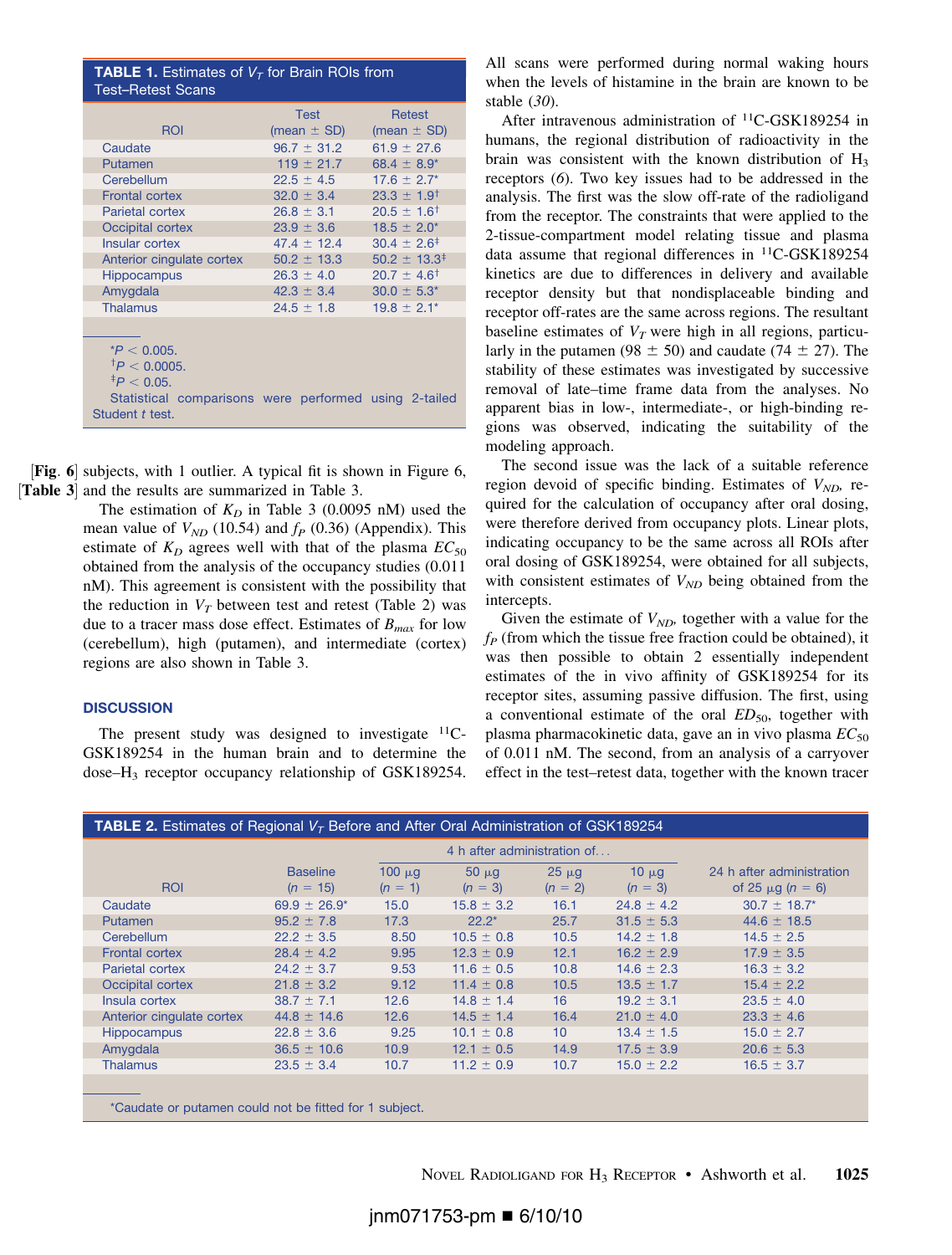

**FIGURE 3.** Assessment of stability of  $V_T$  estimates from differing baseline scan durations for cerebellum (A), frontal cortex (B), and putamen (C). Data are presented as mean percentage  $(\pm SD)$  of value obtained using full 90-min dataset.

specific activities, gave a tissue  $K_D$  of 0.0095 nM. If there was also carryover in the postdose scans, simulations (not shown) indicated that this carryover would be negligible at high occupancies and that the occupancies quoted in this study would be slightly underestimated.

The affinities measured in vivo using PET, equivalent to a negative log of the dissociation constant  $(pK)$  of about 11, is an order of magnitude higher than that measured in vitro for

the human H<sub>3</sub> receptor ( $pK = 9.59-9.90$ ) (20). In contrast, in a previous study in the pig, the estimate of the in vivo  $pK$ using PET (9.9) was similar to the in vitro estimate, both being an order of magnitude lower than that seen here in humans, with the tracer kinetics being more obviously reversible in vivo (19). The estimated receptor densities are, however, similar in the 2 species. The reason for this interspecies difference does not appear to be that GSK189254 is a P-glycoprotein substrate in the pig, because brain uptake of this compound in vivo at tracer doses was not affected by cyclosporine A (C. Salinas, unpublished data, 2009). Differences in the concentration of endogenous histamine are unlikely to contribute to the observed interspecies difference, and we therefore do not have an explanation for this difference in the affinity of GSK189254.

#### **CONCLUSION**

In general, care must be taken when using high-affinity PET radioligands to maintain a negligible level of receptor occupancy by the radioligand itself during the scan acquisition. Typically for an ideal PET radioligand, the mass dose associated with its injection should not occupy more than about 5% of the available receptors. This mass dose limitation needs to be considered in future study designs if  $^{11}C$ -GSK189254 is to be used to measure  $H_3$  receptor occupancy of other compounds in humans. Suitable time intervals between PET acquisitions will be required to allow for the washout of the mass dose associated with baseline scans before postdose scans. The  $ED_{50}$  estimated here would correspond to a dose of no more than  $0.003 \mu g/kg$  of body weight to achieve less than 5% occupancy. Alternatively, a higher tracer mass dose effect could be accounted for by modeling as shown here, particularly if relative biases between baseline and posttreatment scans are minimized by the administration of similar tracer mass doses in the 2 scans.

# APPENDIX

## A 2-Tissue-Compartment Model Incorporating Dispersion of Input Function

Preliminary investigation of the data showed that a reversible 2-tissue-compartment (4k) model was necessary to fit low-binding regions but gave unreasonable estimates of  $K<sub>1</sub>$ , indicating a dispersion effect. The operational equation of a catenary 2-tissue-compartment model with a true arterial plasma input function  $(C_A(t))$  is given by (29):

$$
C_T(t) = K_1 C_A(t) \otimes (\Phi_1 e^{-\theta_1 t} + \Phi_2 e^{-\theta_2 t}),
$$
 Eq. 1A

where t is time;  $C_T(t)$  the total tissue activity;  $K_1$  the plasma-to-tissue clearance; and  $\Phi_1$ ,  $\Phi_2$ ,  $\theta_1$ , and  $\theta_2$  are functions of the rate constants  $k_2$ ,  $k_3$ , and  $k_4$ , describing the exchange of tracer between plasma and tissue compartments  $(27)$ .  $\otimes$  denotes convolution.

Assuming a simple exponential dispersion function (31), then the measured input function  $(C_M(t))$  is given by:

 $jmm071753$ -pm ■ 6/10/10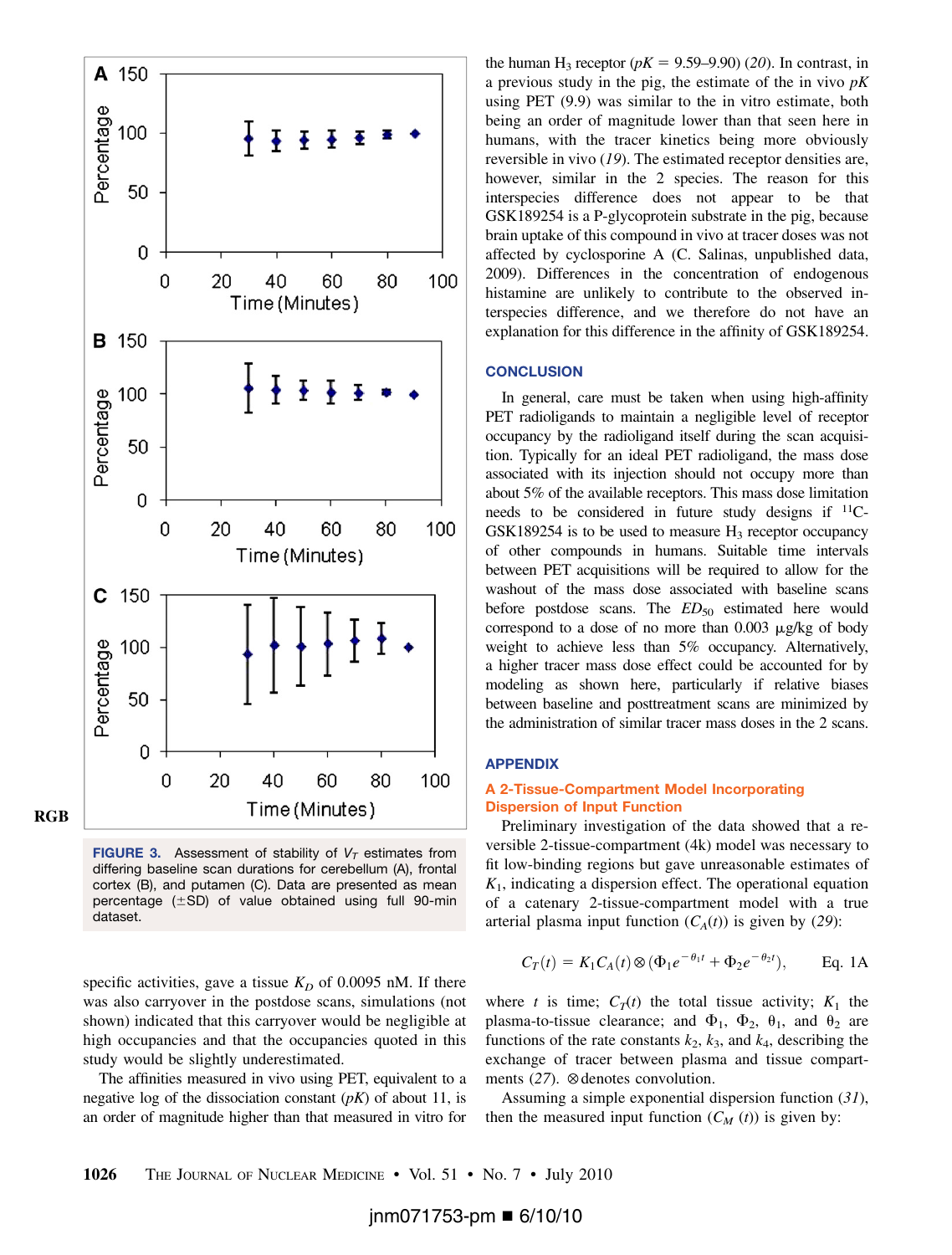

FIGURE 4. Graphical estimation of occupancy and *V<sub>ND</sub>* of GSK189254. Occupancy is given by slope and *V<sub>ND</sub>* by intercept with *x*-axis. Each data point represents difference in  $V<sub>T</sub>$  for single ROI for individual subjects before and 4 h after GSK189254 administration at 100-µg ( $n = 1$ ) (A), 50-µg ( $n = 3$ ) (B), 25-µg ( $n = 2$ ) (C), and 10-µg ( $n = 3$ ) (D) doses.

$$
C_M(t) = k_{disp} C_A(t) \otimes e^{-k_{disp}t}.
$$
 Eq. 2A

Substitution of  $C_A(t)$  by  $C_M(t)$  in Equation 1A then gives:

$$
C_T(t) = (K_1/k_{disp})(C_M(t) + C_M(t) \otimes (\Phi_3 e^{-\theta_1 t} + \Phi_4 e^{-\theta_2 t})),
$$
 Eq. 3A

where  $\Phi_3$  and  $\Phi_4$  are functions of  $k_2$ ,  $k_3$ ,  $k_4$ , and  $k_{disp}$ . The particular formulation of these functions is equivalent to those of a full reference-tissue model treating  $C_M(t)$  as the reference input (29), with  $V_{ND}$  equaling 1 and turnover rate constant equaling  $k_{disp}$ .

# Sharing of Common Parameters Across Regions Within **Scans**

The above model involves 5 identifiable parameters,  $K_1$ ,  $k_2$ ,  $k_3$ ,  $k_4$ , and  $k_{disp}$ . Estimating these parameters indepen-

dently for each ROI gave acceptable fits and residuals (results not shown) but frequently with unreasonable numeric estimates of the individual parameters (e.g., negative values) or outlying large estimates of  $V<sub>T</sub>$  for high-binding regions. Constraints were therefore applied by minimizing the residual sum of squares simultaneously across all regions, with individual estimates of  $K_1$  and  $k_3$  for each region but with common (global) estimates of  $K_1/k_2$ ,  $k_4$ , and  $k_{disp}$ .

# Estimation of Tracer Mass Dose Effect and of Carryover Between Test–Retest Scans

The aim of the modeling was to obtain estimates of  $K_D$ and  $B_{max}$  from test–retest data, using a simple competition model.

Parallel 2-tissue-compartment models were set up (32) describing the kinetics of 11C-GSK189254 and of unlabeled GSK189254, coupling the test–retest scans and taking into

NOVEL RADIOLIGAND FOR  $H_3$  RECEPTOR • Ashworth et al. 1027

 $jmm071753$ -pm ■ 6/10/10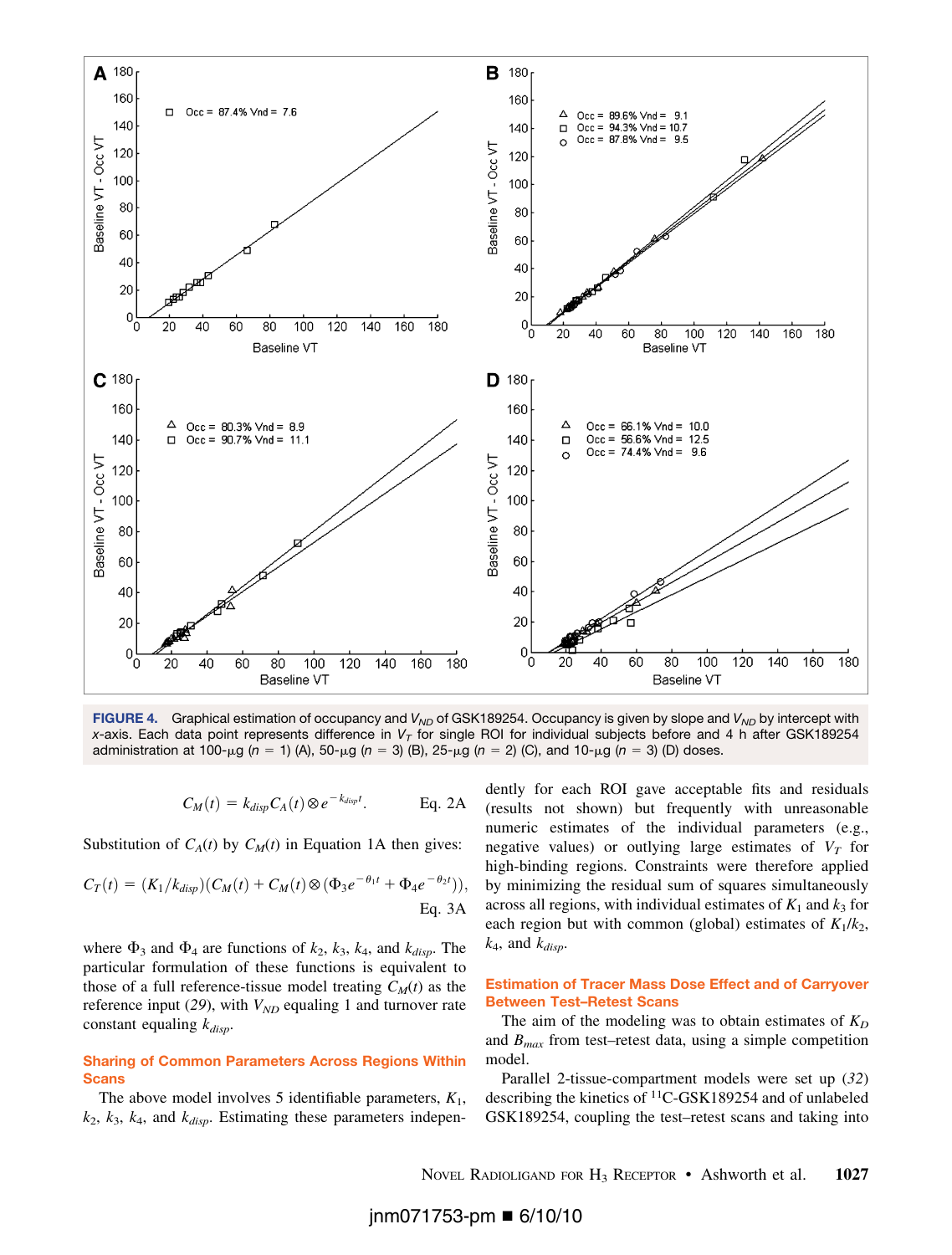

FIGURE 5. Dose–occupancy relationship of orally administered GSK189254 (4 h after dosing), together with leastsquares fit of Equation 2 to data.

account the different specific activities of the injected doses and the carryover of mass dose from the first to the second scan. Carryover of radioactivity between scans was assumed to be negligible, because of decay, but the initialcondition concentrations of unlabeled GSK189254 in tissue compartments at the start of the retest scan were calculated by extrapolation of the fits to the test scan. This was achieved by applying a single exponential extrapolation to the tail of the input functions over the approximately 30 min period between the end of the first scan and the



FIGURE 6. Typical fits to representative occipital timeactivity curves from 1 subject after intravenous administration of 11C-GSK189254. Standardized uptake values are shown from test ( $\circ$ ) and retest ( $\triangle$ ) scans illustrating carryover effect.  $SUV =$  standardized uptake value.

**TABLE 3.** Estimates of  $B_{max}$  and  $K_D$  Obtained from Test–Retest Data

|                               |                  |        | $B_{max}$ (nM) |        |         |  |
|-------------------------------|------------------|--------|----------------|--------|---------|--|
|                               | $K_{\text{off}}$ | $K_D$  | Occipital      |        |         |  |
| Subject no. $(min^{-1})$ (nM) |                  |        | Cerebellum     | cortex | Putamen |  |
| 1                             | 0.015            | 0.0131 | 0.74           | 0.95   | 5.1     |  |
| $\overline{2}$                | 0.021            | 0.0093 | 0.75           | 0.69   | 4.1     |  |
| 3                             | 0.031            | 0.0064 | 0.48           | 0.62   | 2.9     |  |
| 4                             | 0.029            | 0.0094 | 0.66           | 0.75   | 3.6     |  |
| 5                             | 0.020            | 0.0093 | 0.33           | 0.50   | 3.1     |  |
| Mean                          | 0.023            | 0.0095 | 0.59           | 0.70   | 3.8     |  |
| SD                            | 0.007            | 0.0024 | 0.18           | 0.17   | 0.9     |  |

beginning of the second and calculating the corresponding compartmental concentrations as initial conditions for the second scan. The input functions were precorrected for dispersion with the mean estimate of  $k_{disp}$  obtained from fits to individual scans using Equation 3A.

 $k_3$  varies in time throughout the 2 scans according to the following equation:

$$
k_3(t) = f_{ND} k_{on} (B_{max} - D_S(t)),
$$
 Eq. 4A

where  $D<sub>S</sub>(t)$  is the concentration of the unlabeled GSK189254 in the specifically bound compartment.  $B_{max}$  $f_{ND}$ ,  $k_{\text{on}}$ , and  $k_4$  (= $k_{\text{off}}$ ) are time-invariant.

The model was parameterized in terms of  $K_1$ ,  $V_{ND}$ ,  $k_{off}$ ,  $K_D^{ND}$ , and  $B_{max}$  where

$$
K_D^{ND} = \frac{k_{off}}{k_{on} f_{ND}}.
$$
 Eq. 5A

Equations were integrated numerically.  $V_{ND}$  was fixed (see main text), and the remaining parameters were estimated using a Levenberg–Marquardt algorithm. Under the assumption of passive diffusion, an estimate of  $f_{ND}$  was derived from the measured  $f_P$ :

$$
f_{ND} = fp/V_{ND}.
$$
 Eq. 6A

This then allows for the true  $K_D$  to be derived as

$$
K_D = f_{ND} K_D^{ND}.
$$
 Eq. 7A

Individual estimates of  $K_1$  were obtained for each region and scan, and estimates of  $B_{max}$  were obtained for each region across test and retest scans.  $K_D$  and  $k_{off}$  were treated as common parameters (see above) within subjects across regions and across the 2 scans.

#### ACKNOWLEDGMENTS

We thank staff of CAMH who carried out the acquisition of the data and provided care for the subjects while they underwent the procedures.

1028 THE JOURNAL OF NUCLEAR MEDICINE • Vol. 51 • No. 7 • July 2010